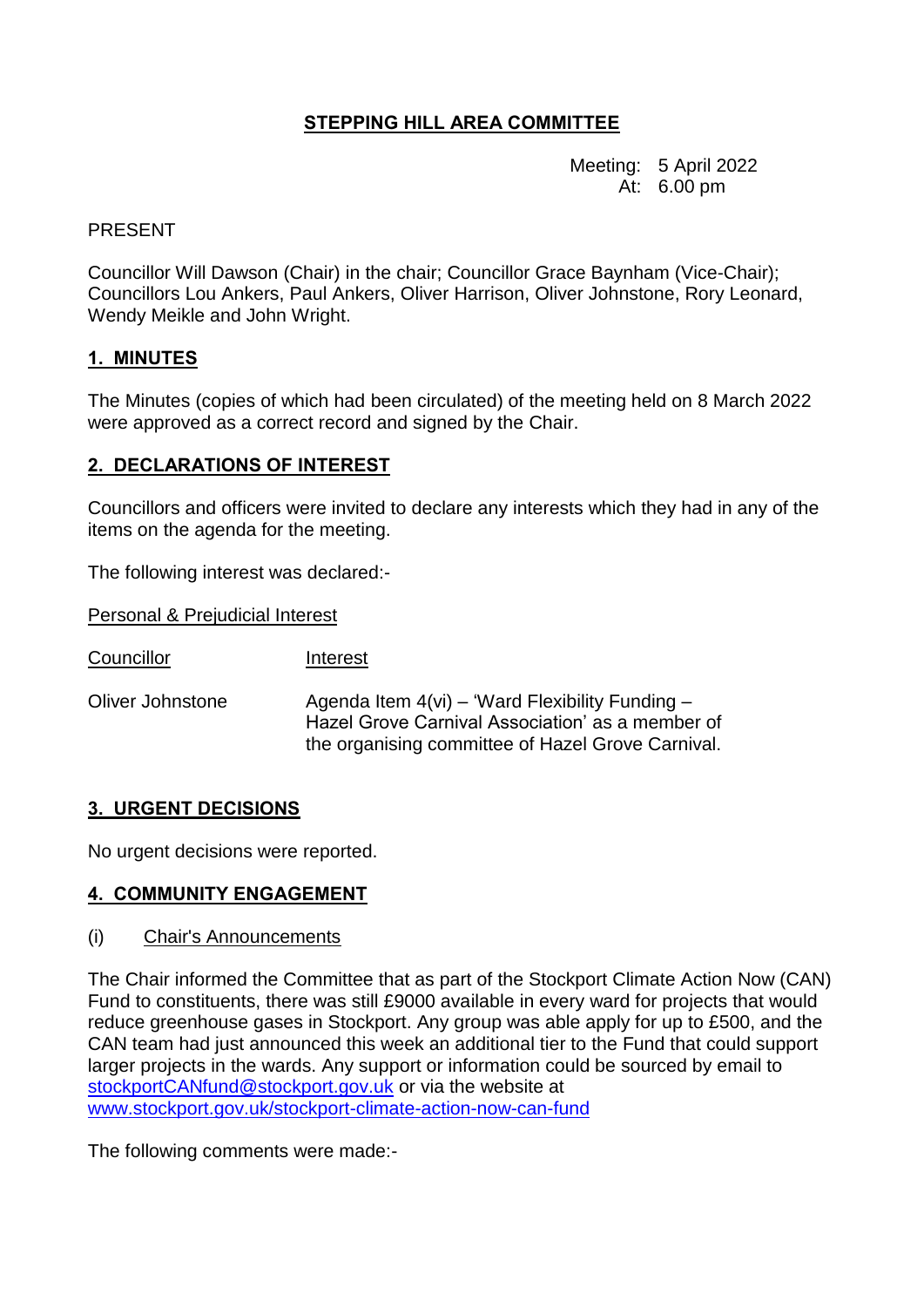- It was noted that some of the projects on council land were not eligible for the Stockport CAN funding. As there were not many community groups with a large store of land, a selection of community groups were losing the opportunity of funding.
- Expressed disappointment at the relatively low numbers of applications for funding and commented on the need to better advertise the funding to encourage groups to apply.
- Requested that Members be provided with the funding guidance detailing projects that can and cannot be funded.
- Requested that a report be provided detailing funding to date and examples of projects which had applied for funding.

The Chair made reference to the ongoing crisis in Ukraine and the impact both on the people of Ukraine and residents of Stockport, including the active Ukrainian community within Stockport. The Chair recognised the large support that had been provided and the generosity of Stockport residents in making donations. It was reported that the Ukrainian Club were accepting donations again and encouraged residents to check with the group prior to donating to clarify which items were needed.

The Chair reported that speeding continued to be a primary concern for residents and wanted to provide assurance that Members were working to resolve the issue by requesting speeding data, carrying out speeding checks and encouraging the installation of cameras.

The following comments were made:-

- Suggested that more police speed checks were required, however recognised that resourcing was a barrier.
- Noted that Members were still finding it difficult to receive a detailed breakdown of speed figures in relation to the Speed Indicator Devices.
- Commented on the importance of receiving incident data relating to all crashes as opposed to only serious crashes.
- Welcomed the progress made to address the high threshold criteria required for a speed camera to be introduced.
- Requested that it be considered for a highways officer to attend Committee to address Members concerns and questions.
- Requested information in relation to the Greater Manchester Road Safety Scheme.

#### (ii) Public Question Time

Members of the public were invited to submit questions to the Chair of the Area Committee on any matters within the powers and duties of the Area Committee.

Three public questions were submitted as follows:-

• Relating to the mitigations and solutions being considered by the Council and Stepping Hill hospital to reduce the problem of parking in the area now free parking for staff at the hospital had ended.

In response the following comments were made: -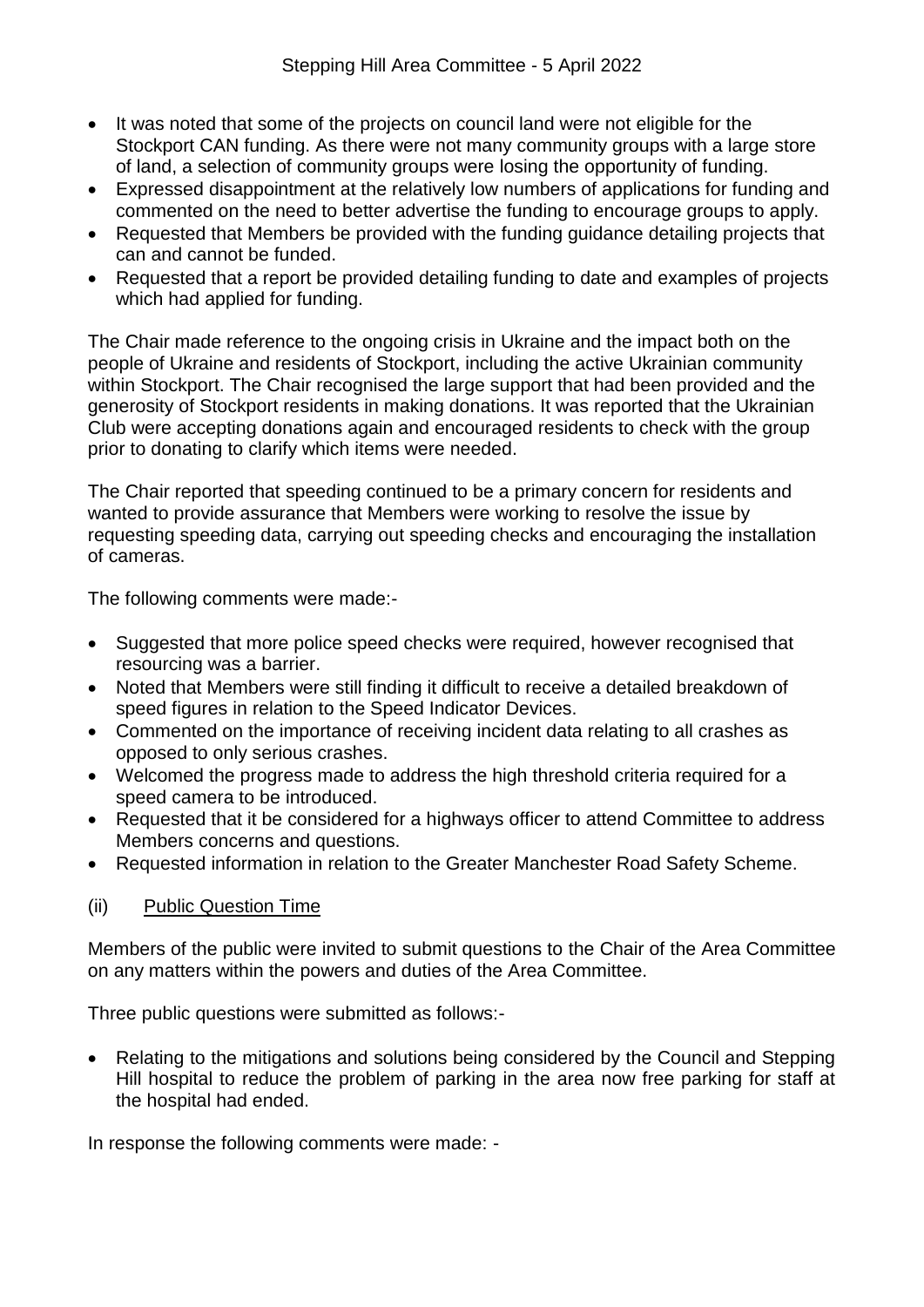- That Members had requested that the draft travel plan be submitted to a future meeting of the Committee for comments prior to approval.
- That Members recognised and understood the concerns of residents as a result of the withdrawal of free staff parking.
- Noted that the Council had no power to enforce Stepping Hill hospital to provide free staff parking.
- Queried the sufficiency of chargeable parking and how successful free staff parking would be to reduce the parking problems in the local area.
- Commented on the importance of health care staff during the pandemic and the morality of reintroducing parking charges.
- Stressed the need to analyse parking availability and capacity prior to the travel plan being agreed.
- Noted that the increase in cost of living may be having an effect on people parking on the surrounding streets.
- Requested that Members provide feedback to the Clerk regarding the recommendations that Members would like to be considered for inclusion within the draft travel plan.
- Relating to the measures that the Area Committee was taking to ensure that the new travel plan between the Council and NHS Trust contained monitoring and enforceability provisions.

In response the following comments were made: -

- That the unenforceability of the previous travel plan needed to be a lesson learnt to ensure that the problem didn't occur in the future.
- Requested greater accountability and transparency of future travel plans.
- Requested that representatives of the hospital and Council attend committee on an annual basis to report on their findings, performance and provide workable solutions in relation to parking.
- It was stated that there was an absence of leadership from various parties, and that the Council needed to actively push the issue forwards.
- Relating to the priority that Members gave to the parking problems caused by the hospital ahead of the election in May.

In response the following comments were made: -

- That Members of the Committee prioritised the issue of parking as a result of Stepping Hill hospital and were making progress and advocating to resolve the issue at multiple levels, however did not want to make a promise within campaign leaflets that they could not keep.
- Recognised that the issue of parking was not party political and that the Council needed to take a stronger position in guiding the hospital to considering the concerns of local residents.
- Noted that parking had returned to pre pandemic levels and the impact that this was having on residents.
- Noted that the cost of parking at the hospital was high and contributed to the amount of on-street parking.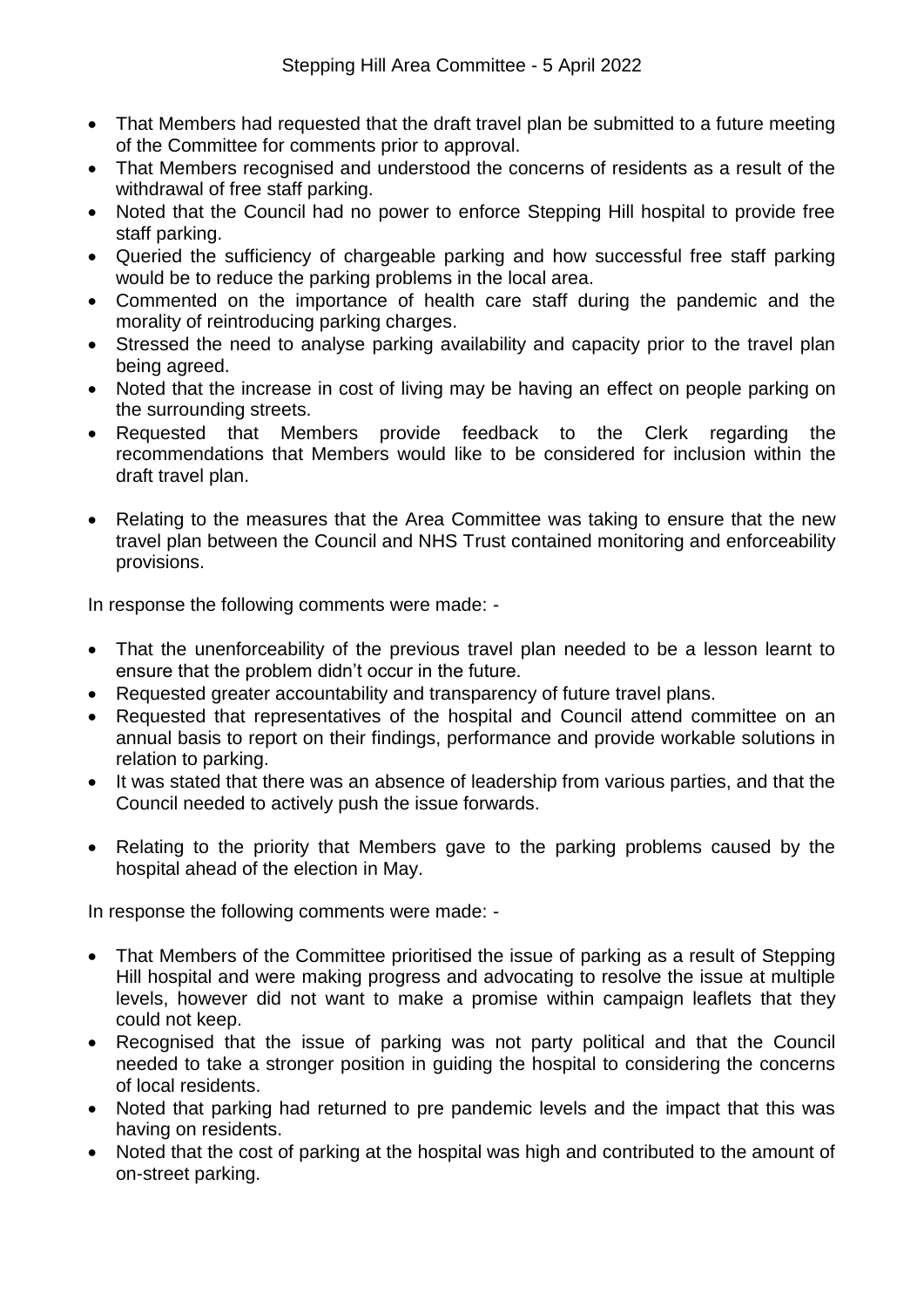- Commented on the importance of enforceability and accountability of future travel plans.
- (iii) Petitions

No petitions were submitted.

## (iv) Open Forum

A representative of Strategic Head of Service (Legal & Democratic Governance and Monitoring Officer) reported that no organisations had indicated that they wished to address the Area Committee as part of the Open Forum arrangements.

### (v) Ward Flexibility Funding - Capesthorne Road Platinum Jubilee Street Party **Organisers**

A representative of Capesthorne Road Platinum Jubilee Street Party Organisers attended the meeting and submitted an application for a grant of £525 (Hazel Grove ward allocation only) towards the cost of organising a street party between 2.00pm and 8.00pm on Saturday 4June 2022. All residents have been invited to join in and there are plans for family friendly games and entertainment for all ages depending on funding.

The following comments were made:-

- Welcomed the submission of the application and thanked the organisers for attending the meeting to answer Members questions and for organising the event.
- Encouraged residents to contact their local councillors for advice, guidance and support in organising a local event to celebrate the Platinum Jubilee.

RESOLVED – That approval be given to an application received from Capesthorne Road Platinum Jubilee Street Party Organisers for a grant of £600 from the Ward Flexibility Budget towards the cost of organising a street party between 2.00pm and 8.00pm on Saturday 4 June 2022.

#### (vi) Ward Flexibility Funding - Hazel Grove Carnival Association

A representative of Hazel Grove Carnival Association attended the meeting and submitted an application for a grant of £560 (Hazel Grove ward allocation only) towards the cost of purchasing three heavy duty Gazebos for use on the carnival field in Torkington Park to be Control and information Centres; and the First Aid tent. The Associations' original gazebos are quite old and not in good condition and no longer fit for purpose.

The applicant reported that there had been an error in completing the application as the organisation required three gazebos at a cost of £280 each, a total cost of £840.

Members thanked the applicant for their attendance and clarification, and commented on the importance that the group buy quality gazebos that could be used for future events.

RESOLVED – That approval be given to an application received Hazel Grove Carnival Association for a grant of £840 from the Ward Flexibility Budget towards the cost of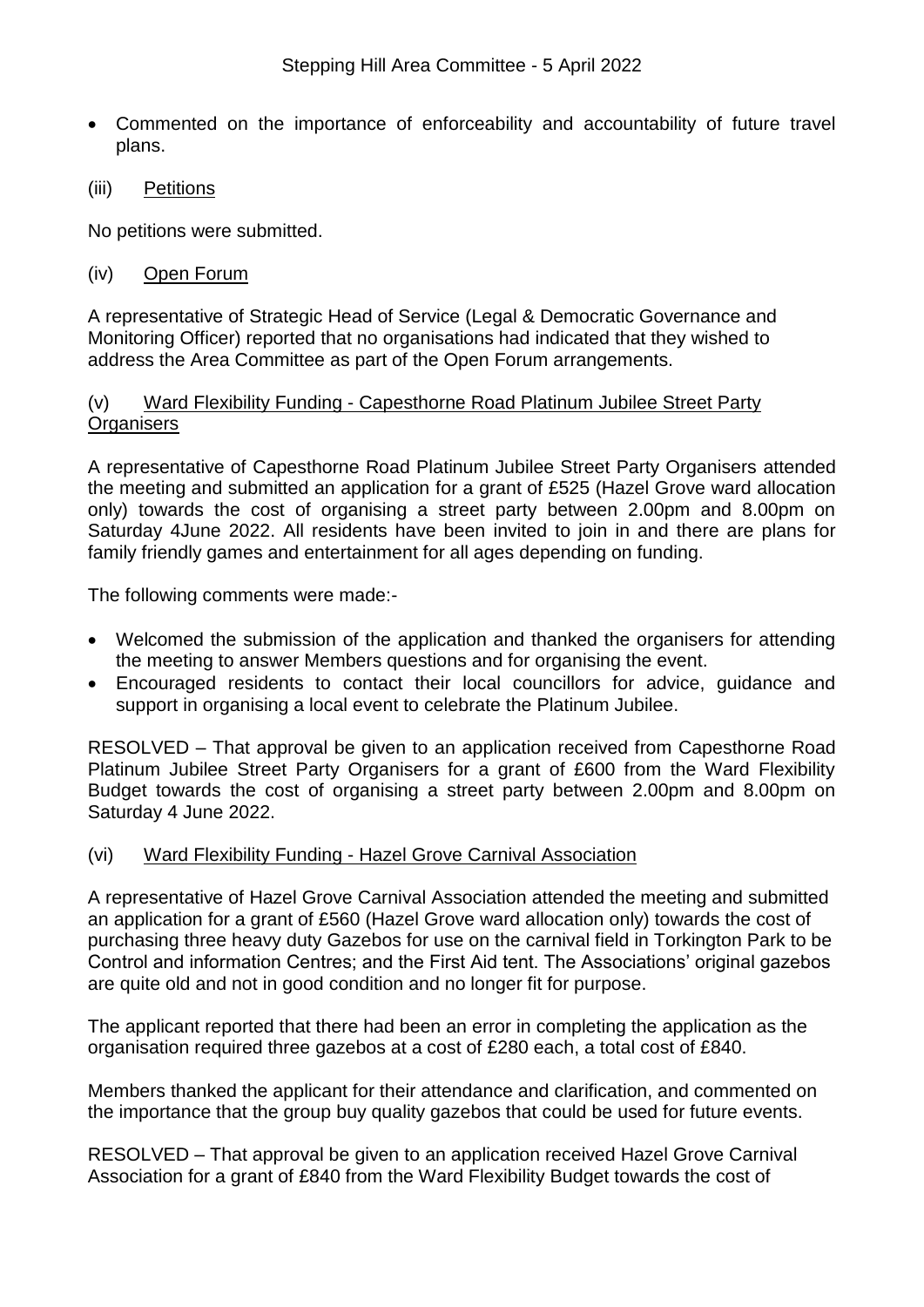purchasing three heavy duty gazebos for use on the carnival field in Torkington Park to be used as Control and Information Centres and the First Aid tent.

# **5. DEVELOPMENT APPLICATIONS**

There were no development applications to consider.

# **6. PLANNING APPEAL, ENFORCEMENT APPEALS AND ENFORCEMENT NOTICES**

A representative of the Strategic Head of Service (Legal & Democratic Governance and Monitoring Officer) submitted a report (copies of which had been circulated) summarising recent appeal decisions; listing current planning appeals and dates for local enquiries; informal hearings for planning appeals, and enforcement action within the Stepping Hill Area Committee.

Members requested that additional detail and an update be provided in relation to the planning appeal at Hazel Grove Railway Station.

RESOLVED – That the report be noted.

### **7. THE METROPOLITAN BOROUGH COUNCIL OF STOCKPORT (GREAT MOOR JUNIOR AND INFANT SCHOOLS) (PROHIBITION OF WAITING) (SCHOOL CLEARWAY) AND (REVOCATION) ORDER 2021 – OBJECTION REPORT**

A representative of the Strategic Head of Service (Legal & Democratic Governance and Monitoring Officer) submitted a report of the Director of Place Management (copies of which had been circulated) detailing a number of objections to the proposed introduction of Traffic Regulation Orders (TROs) on Southwood Road, Cedar Road and Claremont Road, Stockport. The TROs were proposed as part of the Road Safety around Schools scheme around Great Moor Infant and Junior School, in the Stepping Hill Ward.

It was commented that this was the best solution as although the loss of parking was regrettable, the safety of children was a priority.

RESOLVED - That, notwithstanding the objection received, the Order be made as advertised.

# **8. TORQUAY GROVE & BELGRAVE CRESCENT, WOODSMOOR**

A representative of the Strategic Head of Service (Legal & Democratic Governance and Monitoring Officer) submitted a report of the Director of Place Management (copies of which had been circulated) detailing a proposal to introduce carriageway markings at the junction of Torquay Grove with Belgrave Crescent in Woodsmoor.

It was commented that residents had contacted Members in relation to concerns that drivers were using Torquay Grove in the wrong direction contrary to the one-way order due to insufficient markings and welcomed the proposal.